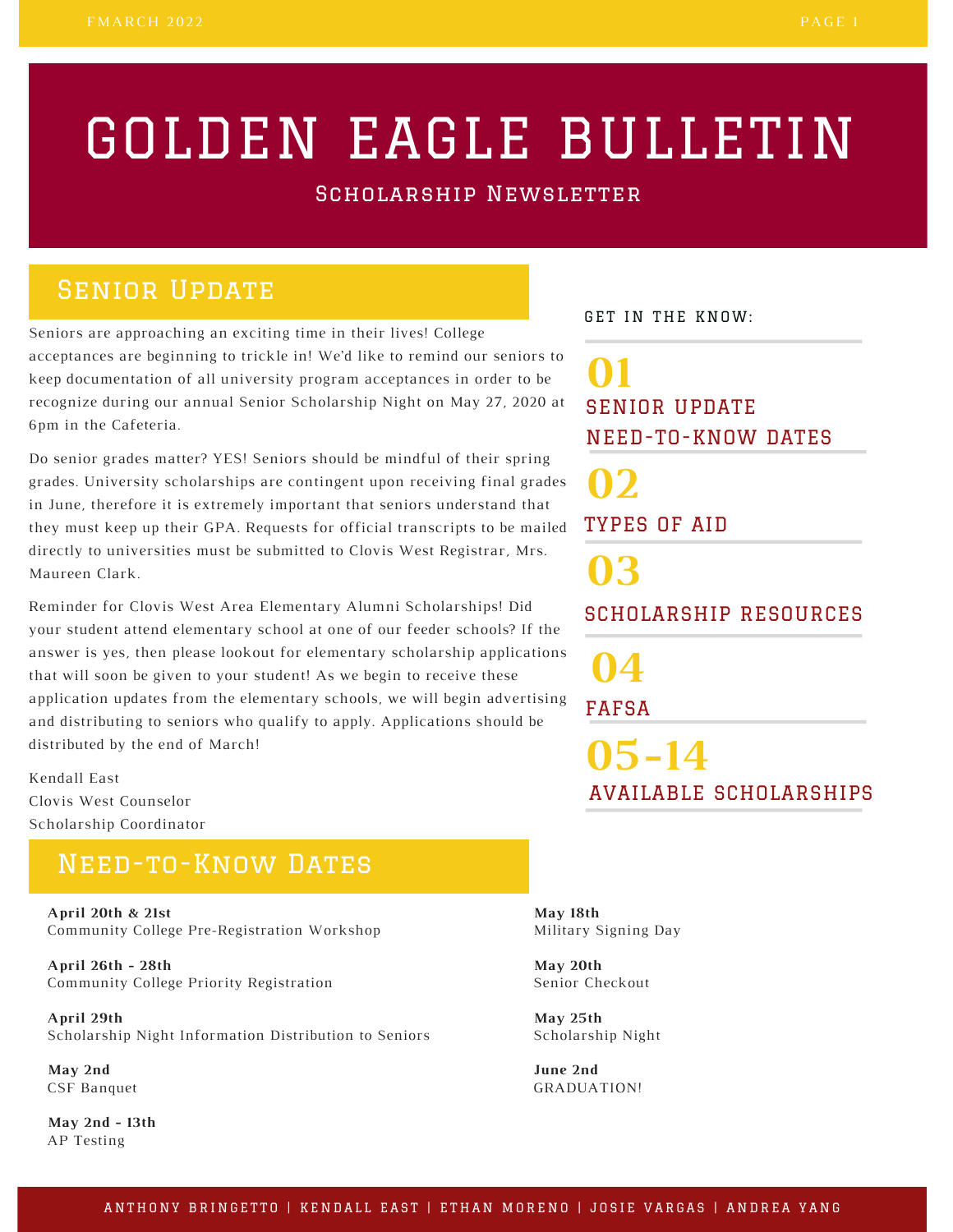#### Types of Aid

#### **Free Aid**

- Grants awarded based on financial need and do not need to be repaid. One of the largest grant programs is the Federal Pell Grant. Federal and state governments, colleges and individual organizations also award grants.
- Scholarships do not need to be repaid and are awarded for many reasons academic achievement, athletics, financial need, ethnicity, organizational membership, private organizations, etc.

#### **Work Aid**

Better known as Work-Study, this type of aid provides part-time jobs so students can earn funs to pay for their education. These are offered by federal and state governments, as well as individual schools.

#### **Loan Aid**

- Loans are used to cover a portion of the college expenses and may come from federal and private institutions.
- **Federal Perkins** Loans are for families with extreme financial need and is funded by the federal government. It is administered by the college or university. For undergraduate students. Amount up to \$5,500.
- **Federal Stafford** Loans are for students enrolled in college at least part time (less than 12 units). There are two types: *Direct Subsidized Stafford* and *Direct Unsubsidized Stafford*.
	- **Subsidized Stafford** Loans range from \$3,500 and \$5,500. No interest is charged while the student is enrolled in school, student is responsible for interest, and the money is loaned from the Department of Education.
	- **Unsubsidized Stafford** Loans range from \$5,500 to \$20,500. Interest is charged while the student is in school and the money is loaned from the Department of Education.
- **Direct PLUS Parent** Loans allow parents to borrow up to the full cost of the education minus any other aid received for any dependent enrolled at least half time (less than 12 units). Parent is responsible for interest and the Department of Education is the lender.
- **Private** Loans are provided by banks and loan companies. Private loans are typically more expensive than Federal student loans and do not qualify for loan forgiveness. It is advised to look for private loans that offer in0school payment deferment, high credit approval rates, and flexible repayment options. Unlike federal student loans, the rates and fees for private loans are determined by your credit. For more information on private or alternative loans, please visit [www.finaid.org/loans/](https://finaid.org/loans/)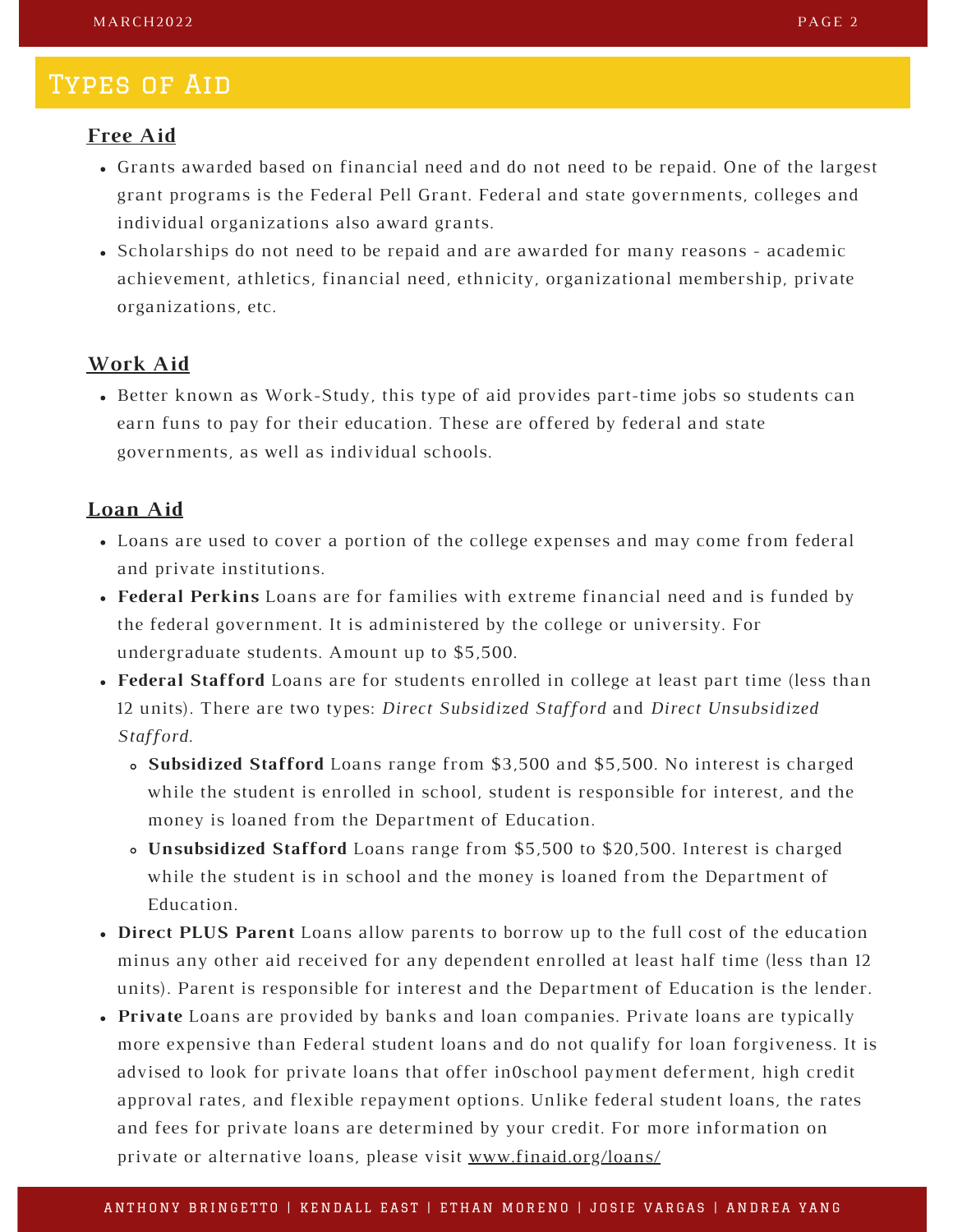### Helpful Resources

There are a ton of scholarship search sites on the internet. Below are just a few to help you get started:

**Student Federal Aid** [www.studentaid.gov](https://studentaid.gov/)

**Big Future** [www.bigfuture.collegeboard.org/pay-for](https://bigfuture.collegeboard.org/pay-for-college/grants-scholarships)college/grants-scholarships

**Going Merry** [www.goingmerry.com](https://www.goingmerry.com/)

**Fast Web** [www.fastweb.com](https://www.fastweb.com/)

**Niche** [www.niche.com/colleges/scholarships/](https://www.niche.com/colleges/scholarships/)

**PLEASE NOTE: You should never pay to apply for a scholarship. If an organization is requesting payment, chances are it is a scam or invalid.**

Did you know...

# 1,581,000

scholarships are available to students every year.

# 50 to 100

scholarships are what a typical student can qualify for.

## 42%

of scholarships can NOT be found through Google searches.

## Counselor Advice

An education is the most important part of going to college. Although it is neat and exciting to get into some of these bigger schools, if you can go to a different school for less money, it is worth it not to have student loan debt! **Mrs. East**

### Looking Ahead

As we are looking ahead, please encourage your student to apply for scholarships as they become available! In our future scholarship bulletins, we will attach available scholarships, along with the deadline. These bulletins are usually emailed during the first week of each month. Most scholarships listed will be available for online submission or can be picked up from the Counseling Center. If you have any questions regarding current scholarships available, please contact the Counseling Center at 559.327.2118.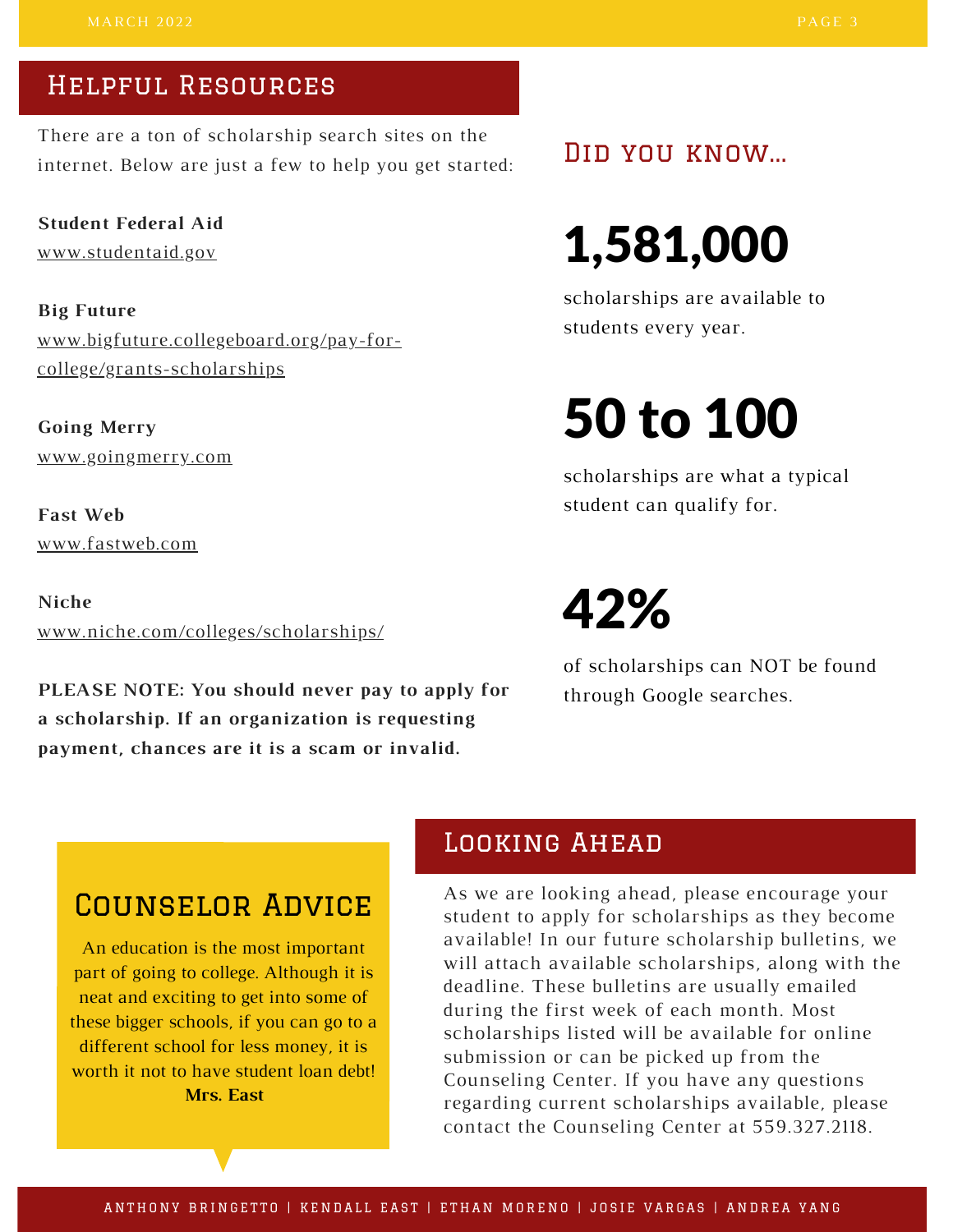### Free Application for Federal Student Aid (FAFSA)

The 2021-2022 Free Application for Federal Student Aid (FAFSA) will open on October 1, 2021. FAFSA applications must be completed by April 1, 2022 in order to qualify for Cal Grant consideration. No student will be offered any type of financial aid, including merit-based scholarship, without FAFSA being filed.

Clovis West counselor Tracey Fowlkes will offer two virtual FAFSA workshops this fall - Tuesday, October 12th and Thursday, December 9th. More information will be sent closer to the events. The workshops are intended to help educate our families of the importance, as well as assistance in completing the application.

**FAFSA Website** - [www.fafsa.ed.gov](https://fafsa.ed.gov/spa/fafsa/#/LOGIN?locale=en_US)

**Federal Student Aid PIN** - [www.studentaid.gov](https://studentaid.gov/fsa-id/sign-in/landing)

#### **FAFSA**

- FAFSA is a form to be completed annually that determines eligibility for student financial aid. It is a gateway for all types of financial aid programs, including most institutional aid.
- ALL students are advised to complete a FAFSA application because colleges and universities will not award money (even merit-based) unless the form has been submitted.
- Application window: October 1, 2021-April 1, 2022

#### **College Board CSS/Financial Aid Profile**

An application distributed by College Board in the United States, allowing college students to apply for financial aid. It is primarily used by private colleges to view the student and parent's financial picture and is more detailed than the FAFSA application. Please go to [www.cssprofile.collegeboard.org](https://cssprofile.collegeboard.org/)

#### **Financial Aid Resources**

- Financial Aid Calculator: [www.finaid.org/calculators/](https://finaid.org/calculators/)
- Guide to Federal Student Aid: [Click](https://studentaid.gov/sites/default/files/funding-your-education.pdf) Here
- Federal Student Aid Resources: [www.studentaid.gov/resources](https://studentaid.gov/resources)
- US Department of Education: [www.ed.gov](https://www.ed.gov/)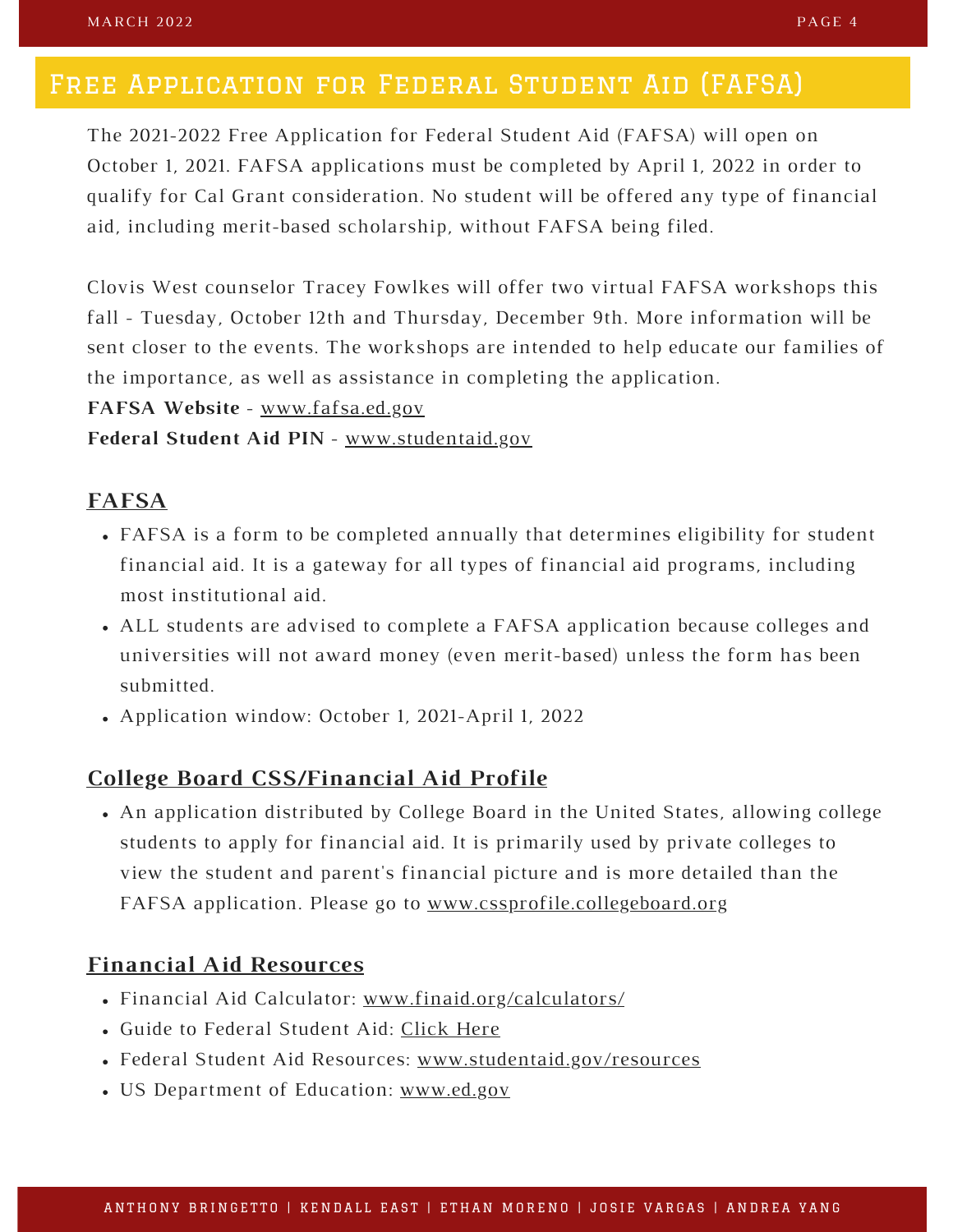| <b>SCHOLARSHIP</b>                                   | <b>DESCRIPTION</b>                                                                                                                                                                                                                                                                                                                    | <b>DEADLINE</b> |
|------------------------------------------------------|---------------------------------------------------------------------------------------------------------------------------------------------------------------------------------------------------------------------------------------------------------------------------------------------------------------------------------------|-----------------|
| <b>CAASFEP</b><br>Scholarship<br>*NEW*               | The CAASFEP is a scholarship designed to support students<br>in pursuing postsecondary opportunities. Application<br>requirements include a minimum cumulative 3.0 GPA,<br>demonstrated leadership in community, demonstrated<br>financial need, enroll in an accredited university, and be<br>sponsored by a current CAASFEP member. | 6/30/22         |
|                                                      | <b>Apply Here</b>                                                                                                                                                                                                                                                                                                                     |                 |
| American<br>Groundwater Trust<br>College Scholarship | For students who intend to pursue a career in the field of<br>groundwater.                                                                                                                                                                                                                                                            | 6/30/22         |
| *NEW*                                                | <b>Apply Here</b>                                                                                                                                                                                                                                                                                                                     |                 |
| Angels Wings Thai<br>Scholarship<br>*NEW*            | The purpose behind the Angels Wings scholarship is honor<br>students of Thai descent that have demonstrated academic<br>excellence, concern for the Thai community, heritage<br>connection, and the desire to continue their education.                                                                                               | 6/27/22         |
|                                                      | <b>Apply Here</b>                                                                                                                                                                                                                                                                                                                     |                 |
| PB&J Scholarship                                     | The PB&J Scholarship is for students who have experienced<br>personal challenges that may not have allowed them to<br>perform well academically, but who still have the drive to<br>succeed.                                                                                                                                          | 5/31/22         |
|                                                      | <b>Apply Here</b>                                                                                                                                                                                                                                                                                                                     |                 |
| Darden Architects<br>Student Scholarship             | Graduating senior from the San Joaquin Valley with a 3.0 or<br>above and be accepted and enrolled at California Polytechnic<br>State University, San Luis Obispo Architecture program. Must<br>provide a proof of enrollment to the university.                                                                                       | 5/2/22<br>5 PM  |
|                                                      | <b>Apply Here</b>                                                                                                                                                                                                                                                                                                                     |                 |
| LM Scholarship                                       | The LM (Leavitt Machinery) Scholarship is for students<br>enrolling in 2- or 4-year college with a 3.0 GPA or above.                                                                                                                                                                                                                  | 5/1/22          |
|                                                      | Apply here:<br>https://forkliftcertificationedmonton.com/apply.php                                                                                                                                                                                                                                                                    |                 |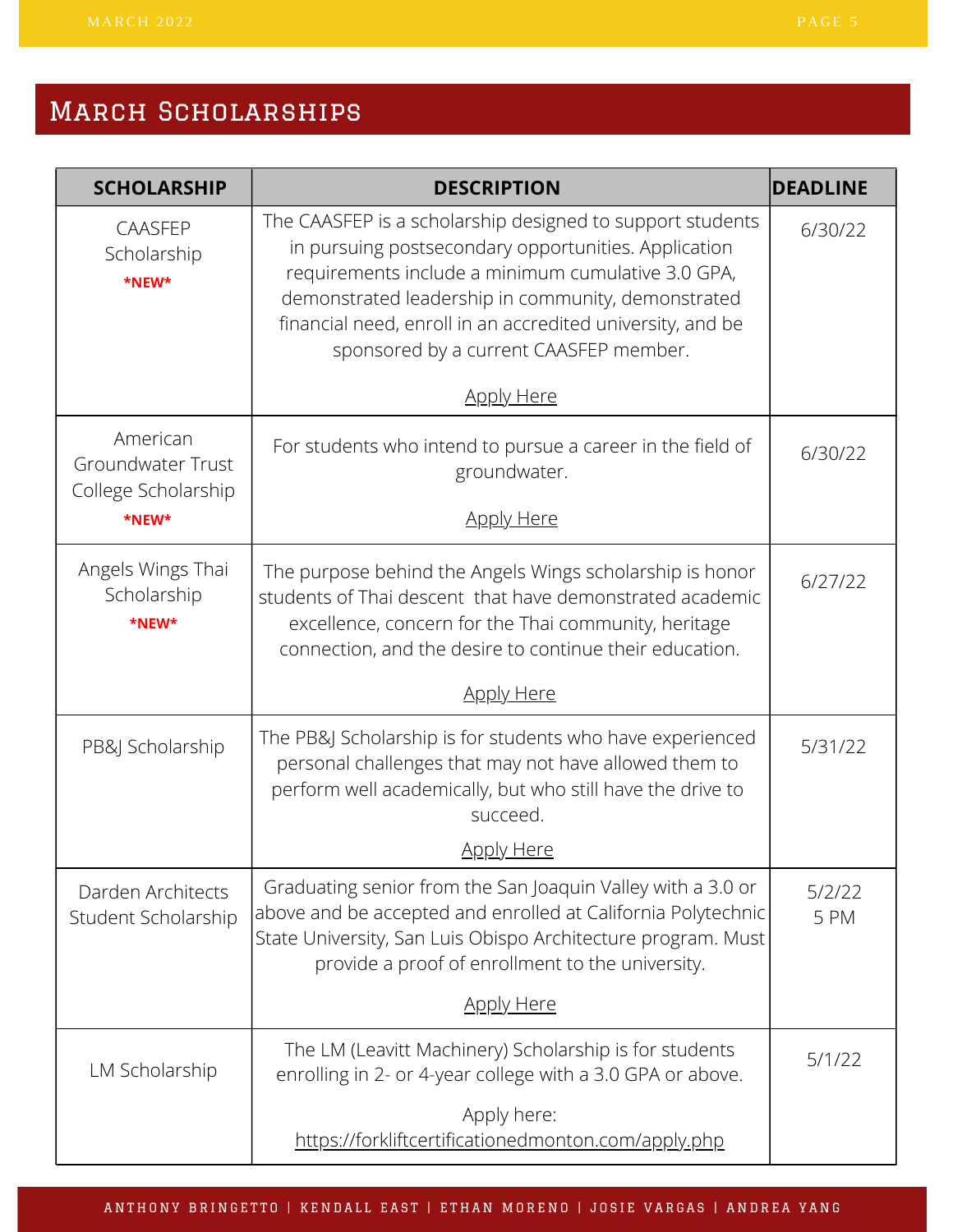| <b>SCHOLARSHIP</b>                                                  | <b>DESCRIPTION</b>                                                                                                                                                                                                                                                              | <b>DEADLINE</b> |
|---------------------------------------------------------------------|---------------------------------------------------------------------------------------------------------------------------------------------------------------------------------------------------------------------------------------------------------------------------------|-----------------|
| Odenza Vacations<br>College Scholarship                             | The Odenza Vacations College Scholarship is a scholarship<br>for students with a 2.5 GPA or above, enrolled in a 2- or 4-<br>year university, and answer the question of why you want to<br>attend college/university.                                                          | 5/1/22          |
|                                                                     | Apply here:<br>https://odenzavacationsscholarships.com/apply.php                                                                                                                                                                                                                |                 |
| American Culinary<br>Federation<br>Scholarships                     | Various scholarships are available to students looking to<br>pursue a career in the culinary world.                                                                                                                                                                             | 4/30/22         |
| *NEW*                                                               | <u>Apply Here</u>                                                                                                                                                                                                                                                               |                 |
| Student-View<br>Scholarship                                         | In order to apply, complete a 15-20 minute survey regarding<br>local colleges.                                                                                                                                                                                                  | 4/23/22         |
| *NEW*                                                               | <b>Apply Here</b>                                                                                                                                                                                                                                                               |                 |
| Cecil Cox Unit 147<br>American Legion<br>Auxiliary Scholarship      | The Cecil Cox Unit 147 Auxiliary Legion scholarship for<br>students who are children, grandchildren, or relatives of<br>veterans.                                                                                                                                               | 4/22/22         |
| *NEW*                                                               | <b>Apply Here</b>                                                                                                                                                                                                                                                               |                 |
| Clovis Japanese<br>American Citizens<br>League Scholarship<br>*NFW* | The JACL scholarship is for students, regardless of ethnicity,<br>who have achieved academic success, exhibited positive<br>citizenship at school and in the community, and model<br>positive character.                                                                        | 4/22/22         |
|                                                                     | <b>Apply Here</b>                                                                                                                                                                                                                                                               |                 |
| Lincoln Educators'<br>Legacy Scholarship<br>*NEW*                   | The LELS group is comprised of former Lincoln Elementary<br>School educators. This group is dedicated to supporting the<br>goal of higher education (trade school, junior college, or<br>university) for a former Lincoln Elementary student who<br>attended one or more years. | 4/20/22         |
|                                                                     | <b>Apply Here</b>                                                                                                                                                                                                                                                               |                 |
| Careers That Care<br>*NEW*                                          | The Robert F. Lawson Careers That Care scholarship is for<br>low-income students looking to pursue careers in healthcare,<br>social work, government, education, or a related field.                                                                                            | 4/18/22         |
|                                                                     | <b>Apply Here</b>                                                                                                                                                                                                                                                               |                 |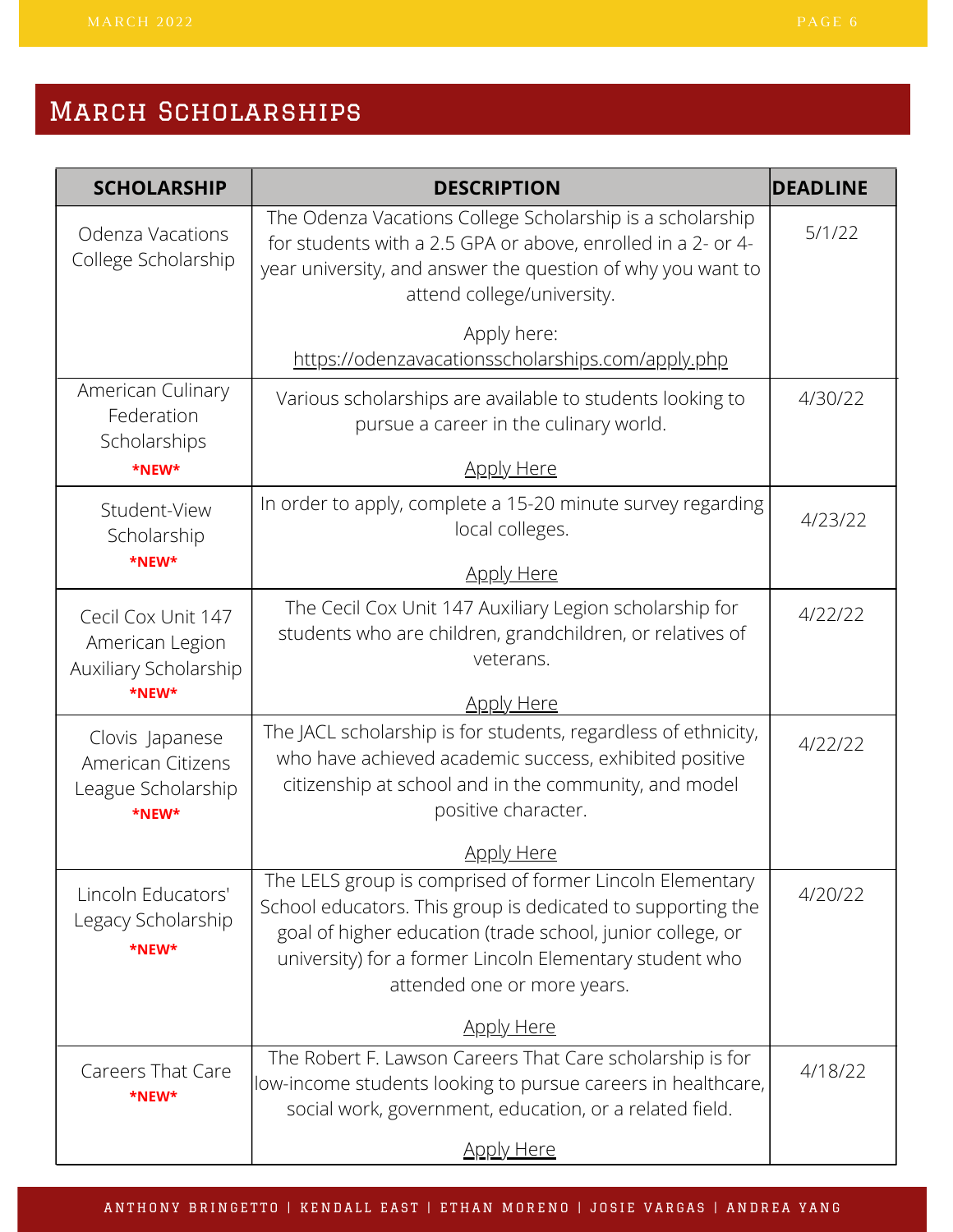| <b>SCHOLARSHIP</b>                                                | <b>DESCRIPTION</b>                                                                                                                                                                                                                                                         | <b>DEADLINE</b> |
|-------------------------------------------------------------------|----------------------------------------------------------------------------------------------------------------------------------------------------------------------------------------------------------------------------------------------------------------------------|-----------------|
| Frances Loretta<br>Memorial<br>Scholarship                        | The Frances Loretta Memorial Scholarship is for students<br>who are passionate about learning, the arts, and becoming a<br>future teacher.                                                                                                                                 | 4/16/22         |
| *NEW*                                                             | <u>Apply Here</u>                                                                                                                                                                                                                                                          |                 |
| California Alarm<br>Association Scholarship                       | For students of active duty law enforcement and fire service<br>personnel throughout California.                                                                                                                                                                           | 4/15/22         |
| *NEW*                                                             | <b>Apply Here</b>                                                                                                                                                                                                                                                          |                 |
| Global Lift<br>Equipment<br>Scholarship                           | Students applying for the Global Lift Equipment Scholarship<br>will be required to attend a postsecondary institution the fall<br>after their high school graduation and will need to submit a<br>short story in the application.                                          | 4/15/22         |
|                                                                   | <u>Apply Here</u>                                                                                                                                                                                                                                                          |                 |
| Intertech STEM<br>Scholarship<br>*NEW*                            | For students looking to further their education in the field of<br>STEM. Applicants must have a minimum 3.3 GPA, intend to<br>study Computer Science, and enroll in an accredited college<br>or university in Fall 2022.                                                   | 4/15/22         |
|                                                                   | <b>Apply Here</b>                                                                                                                                                                                                                                                          |                 |
| Armenian Relief<br>Society of Western<br>USA Scholarship<br>*NEW* | The goal of the Armenian Relief Society of Western USA<br>Scholarship is to provide financial relief for students of<br>Armenian descent, have a minimum 3.5 GPA, be active<br>members in school and the community, and intend to enroll<br>in a 2- or 4- year university. | 4/15/22         |
|                                                                   | <b>Apply Here</b>                                                                                                                                                                                                                                                          |                 |
| Fort Washington<br>Elementary PTC<br>Scholarship                  | This scholarship is for students that are alumni of Fort<br>Washington Elementary School, maintained a minimum 3.2<br>GPA, co-curricular involvement, and community service.                                                                                               | 4/8/22          |
| *NEW*                                                             | <u>Apply Here</u>                                                                                                                                                                                                                                                          |                 |
| Liberty Elementary<br>PTC Scholarship<br>*NEW*                    | This scholarship is for students that are alumni of Liberty<br>Elementary School, maintained a minimum 3.23 GPA, co-<br>curricular involvement, and community service.                                                                                                     | 4/8/22          |
|                                                                   | <b>Apply Here</b>                                                                                                                                                                                                                                                          |                 |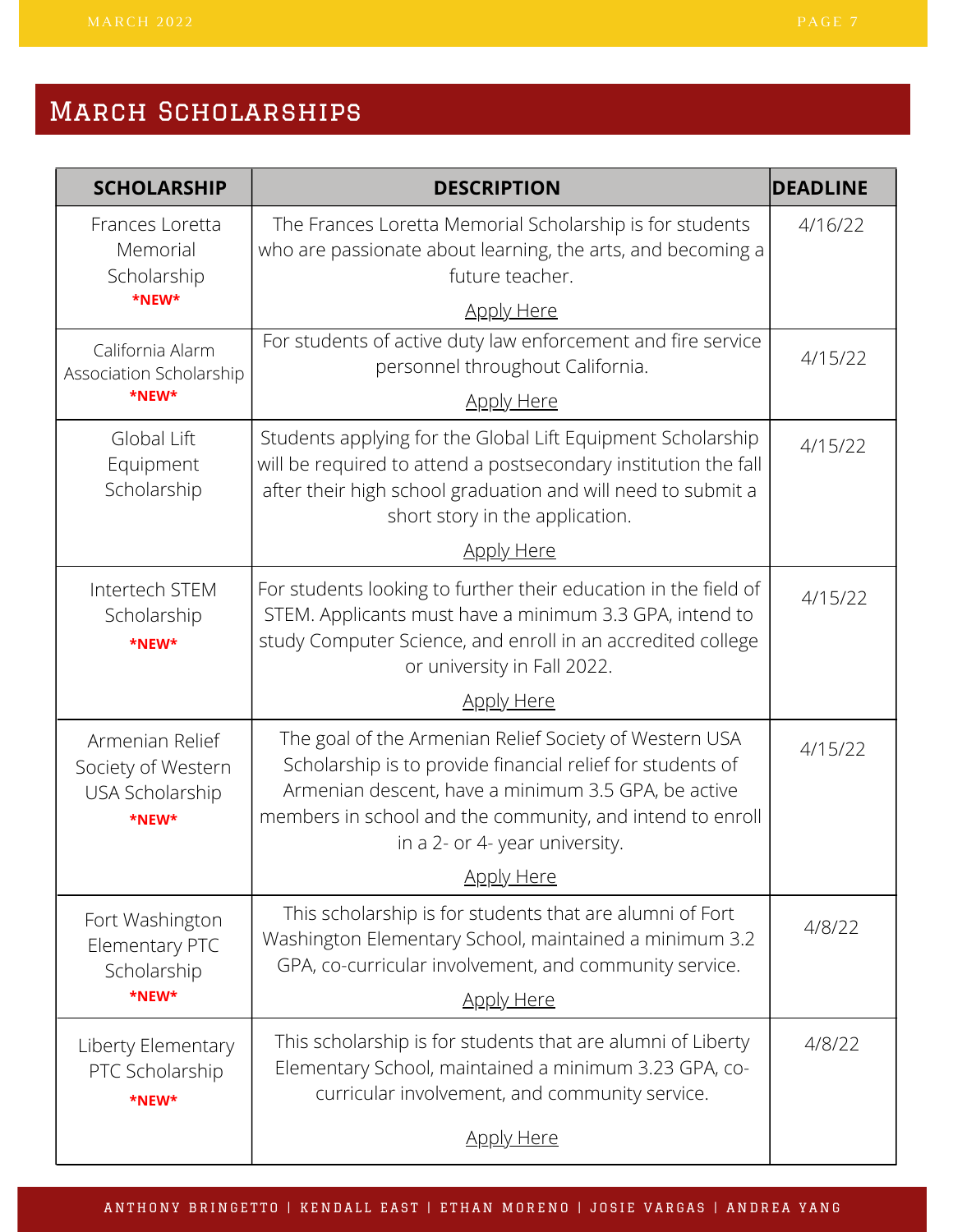| <b>SCHOLARSHIP</b>                               | <b>DESCRIPTION</b>                                                                                                                                                                                                                                                                                                                                  | <b>DEADLINE</b> |
|--------------------------------------------------|-----------------------------------------------------------------------------------------------------------------------------------------------------------------------------------------------------------------------------------------------------------------------------------------------------------------------------------------------------|-----------------|
| Lincoln Elementary<br>PTC Scholarship<br>*NEW*   | This scholarship is for students that are alumni of Lincoln<br>Elementary School, maintained a minimum 3.2 GPA, co-<br>curricular involvement, and community service.                                                                                                                                                                               | 4/8/22          |
|                                                  | <b>Apply Here</b>                                                                                                                                                                                                                                                                                                                                   |                 |
| Maple Creek<br>Elementary PTC<br>Scholarship     | This scholarship is for students that are alumni of Maple<br>Creek Elementary School, maintained a competitive GPA, co-<br>curricular involvement, and community service.                                                                                                                                                                           | 4/8/22          |
| *NEW*                                            | <b>Apply Here</b>                                                                                                                                                                                                                                                                                                                                   |                 |
| Nelson Elementary<br>PTC Scholarship<br>*NEW*    | This scholarship is for students that are alumni of Nelson<br>Elementary School, maintained a minimum 3.0 GPA, co-<br>curricular involvement, and community service.                                                                                                                                                                                | 4/8/22          |
|                                                  | <b>Apply Here</b>                                                                                                                                                                                                                                                                                                                                   |                 |
| Pinedale Elementary<br>PTC Scholarship<br>*NEW*  | This scholarship is for students that are alumni of Pinedale<br>Elementary School, maintained a competitive GPA, co-<br>curricular involvement, and community service.                                                                                                                                                                              | 4/8/22          |
|                                                  | <b>Apply Here</b>                                                                                                                                                                                                                                                                                                                                   |                 |
| Valley Oak<br>Elementary PTC<br>Scholarship      | This scholarship is for students that are alumni of Valley Oak<br>Elementary School, maintained a minimum 3.2 GPA, co-<br>curricular involvement, and community service.                                                                                                                                                                            |                 |
| *NEW*                                            | <b>Apply Here</b>                                                                                                                                                                                                                                                                                                                                   |                 |
| Clovis West<br>Foundation<br>Scholarship         | The goal of the Clovis West Foundation Scholarship is to<br>reward those students who exhibit the ideal of lifelong<br>learning through the individual character development in<br>Mind, Body, and Spirit. Minimum 2.8 GPA, involvement in co-<br>curricular activities, and a guardian MUST be a member of<br>the CW Foundation in order to apply. | 4/7/22          |
|                                                  | <u>Apply Here</u>                                                                                                                                                                                                                                                                                                                                   |                 |
| Buck & Rosalie Estill<br>Ag Scholarship<br>*NEW* | The goal of the Buck & Rosalie Estill Ag Scholarship is to<br>recognize a graduating senior who has been active in Future<br>Farmers of America or 4-H, been involved in school, and<br>demonstrates outstanding character.                                                                                                                         | 4/4/22<br>5pm   |
|                                                  | <b>Apply Here</b>                                                                                                                                                                                                                                                                                                                                   |                 |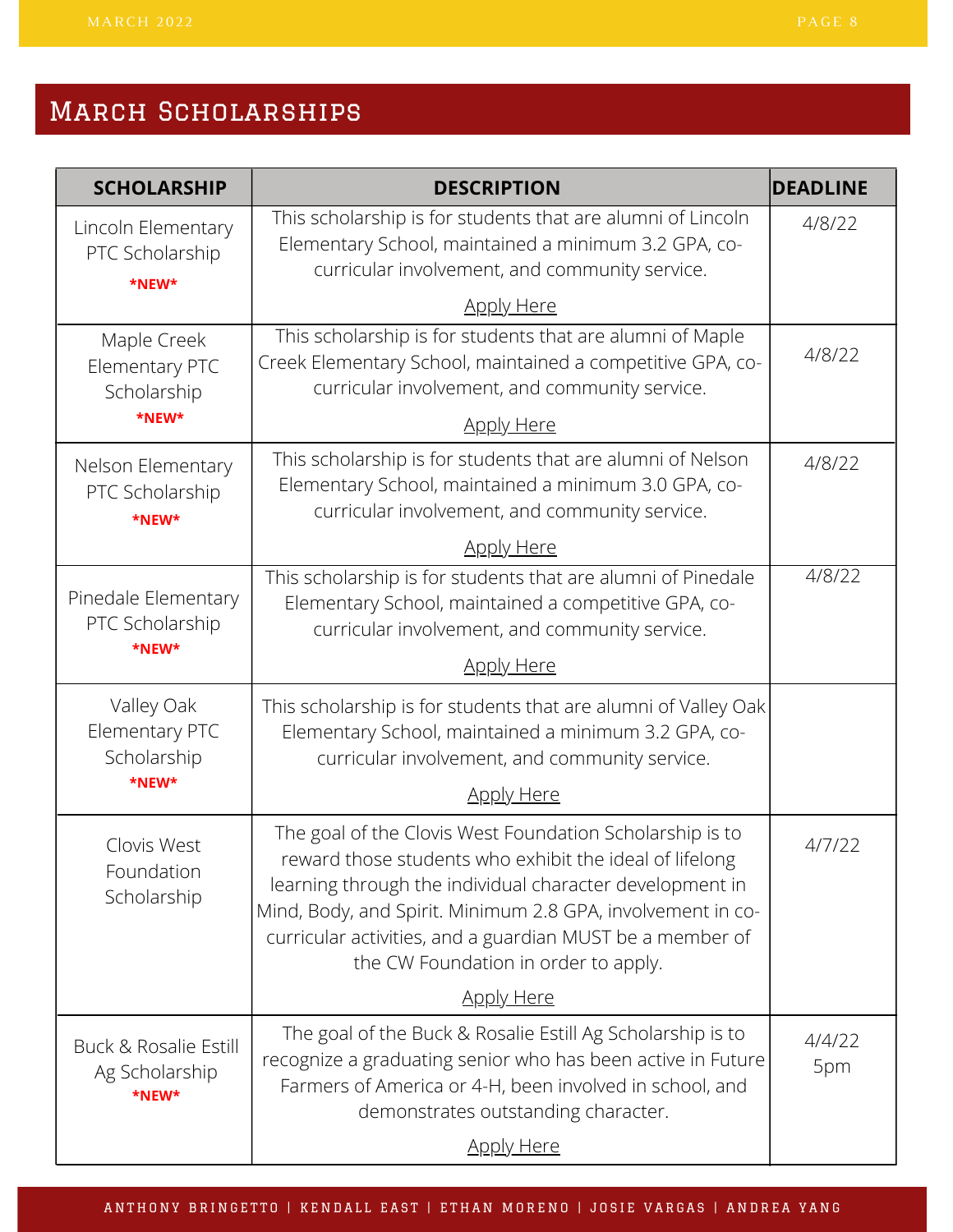| <b>SCHOLARSHIP</b>                                                       | <b>DESCRIPTION</b>                                                                                                                                                                                                                                                                                           | <b>DEADLINE</b> |
|--------------------------------------------------------------------------|--------------------------------------------------------------------------------------------------------------------------------------------------------------------------------------------------------------------------------------------------------------------------------------------------------------|-----------------|
| Jason Leal<br>Scholarship<br>*NEW*                                       | The goal of the Jason Leal Scholarship is for a student of<br>Latino descent who has demonstrated financial need for<br>postsecondary education.                                                                                                                                                             | 4/4/22          |
|                                                                          | <b>Apply Here</b>                                                                                                                                                                                                                                                                                            |                 |
| John W. Milhous<br>Memorial<br>Scholarship<br>*NEW*                      | The goal of the John W. Milhous Memorial Scholarship is to<br>provide financial assistance to a student who has<br>demonstrated outstanding leadership and service during<br>their high school career and maintained a 3.0 GPA.                                                                              | 4/4/22<br>5pm   |
|                                                                          | <b>Apply Here</b>                                                                                                                                                                                                                                                                                            |                 |
| <b>Bernice Stiner</b><br>Careers in Education<br>Scholarship<br>*NEW*    | The goal of the Bernice Stiner Careers in Education<br>Scholarship is to honor a student who has demonstrated<br>academic growth and improvement and participated in<br>school sponsored activities and programs throughout high<br>school.                                                                  | 4/4/22<br>5pm   |
|                                                                          | <b>Apply Here</b>                                                                                                                                                                                                                                                                                            |                 |
| Fresno Japanese<br>American Citizens<br>League Scholarship               | The Fresno JACL Scholarship has five scholarship<br>opportunities for students of Japanese descent to apply for.                                                                                                                                                                                             | 4/1/22          |
| *NEW*                                                                    | <b>Apply Here</b>                                                                                                                                                                                                                                                                                            |                 |
| <b>CCDC</b> Japanese<br>American Citizens<br>League Scholarship<br>*NEW* | The Central California District Council of the JACL Scholarship<br>has four scholarship opportunities for students of Japanese<br>descent to apply for.                                                                                                                                                      | 4/1/22          |
|                                                                          | <b>Apply Here</b>                                                                                                                                                                                                                                                                                            |                 |
| Men's College<br>Scholarship<br>*NEW*                                    | The Men's College Scholarship is designed to reward<br>outstanding high school seniors that have demonstrated<br>ability to excel in academics, extra-curricular school activities,<br>and community involvement. Must be enrolling in a 4-year<br>college or university for Fall 2022 and identify as male. | 4/1/22          |
|                                                                          | <b>Apply Here</b>                                                                                                                                                                                                                                                                                            |                 |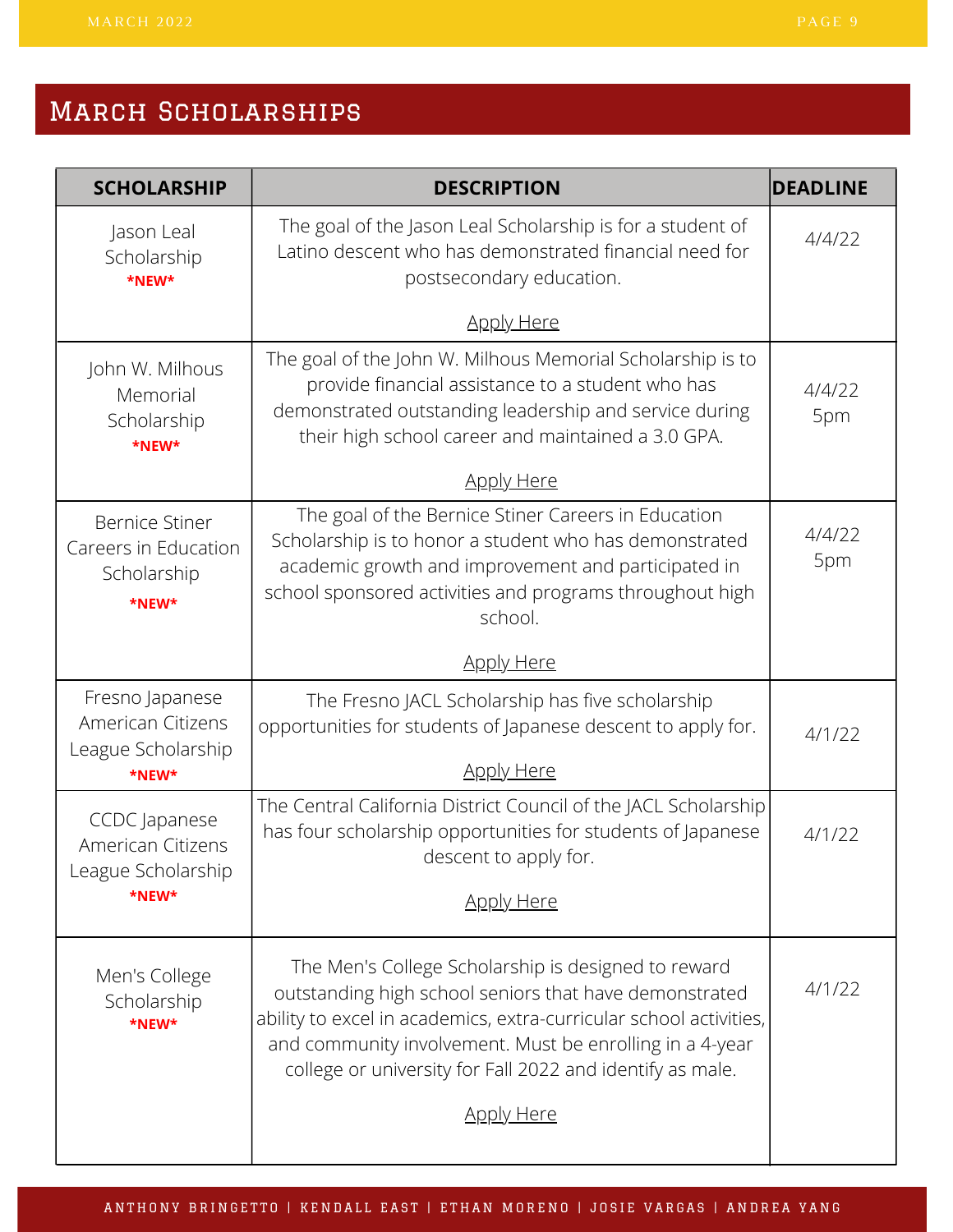| <b>SCHOLARSHIP</b>                             | <b>DESCRIPTION</b>                                                                                                                                                                                                                                                                                                                                                                                                                                          | <b>DEADLINE</b> |
|------------------------------------------------|-------------------------------------------------------------------------------------------------------------------------------------------------------------------------------------------------------------------------------------------------------------------------------------------------------------------------------------------------------------------------------------------------------------------------------------------------------------|-----------------|
| Fresno Kings<br>Cattlewomen<br>Scholarship     | The Fresno Kings Cattlewomen is awarding scholarships in<br>the amount of \$500-\$1000 to students continuing their<br>education in the beef industry or agriculture. Min 3.0 GPA.                                                                                                                                                                                                                                                                          | 4/1/22          |
|                                                | Apply Here:<br>https://www.fkccw.com/scholarships                                                                                                                                                                                                                                                                                                                                                                                                           |                 |
| Lockheed Martin<br>STEM Scholarship            | The Lockheed Martin STEM Scholarship is for students with a<br>2.5 or above GPA and looking to major in select Engineering<br>majors, Computer Science, Mathematics, or Physics,<br>demonstrate financial need, and be willingness to be<br>considered for an internship with Lockheed Martin.                                                                                                                                                              | 4/1/22          |
|                                                | Apply here:<br>https://learnmore.scholarsapply.org/lockheedmartin/                                                                                                                                                                                                                                                                                                                                                                                          |                 |
| Anthony Brucia<br>Success Award<br>Application | For students who have turned-it-around during their time in<br>high school. To apply, please submit a current application,<br>personal statement, 2 letters of recommendation, activities<br>record and employment history, and a transcript.                                                                                                                                                                                                               | 4/1/22          |
|                                                | Apply Here:<br>https://cascwa.wildapricot.org/anthony-brucia-success                                                                                                                                                                                                                                                                                                                                                                                        |                 |
| Jack Harris Memorial<br>Scholarship Fund       | The Jack Harris Memorial Scholarship is awarded to students who<br>have been accepted and will be attending a four-year college,<br>university or going to a community college. Preference is given to<br>students who have worked or have a relative who has or is working<br>for a Harris entity and also those students expressing a<br>commitment to a future in agriculture BUT is not limited to any or<br>all eligible students at your institution. | 4/1/22          |
|                                                | Apply here:<br>https://harrisranchscholarship.info/                                                                                                                                                                                                                                                                                                                                                                                                         |                 |
| Women in STEM<br>Scholarship<br>*NEW*          | Avomeen recognize young women looking to pursue a<br>degree in the fields of Science, Technology, Engineering, and<br>Math.                                                                                                                                                                                                                                                                                                                                 | 4/1/22          |
|                                                | <u>Apply Here</u>                                                                                                                                                                                                                                                                                                                                                                                                                                           |                 |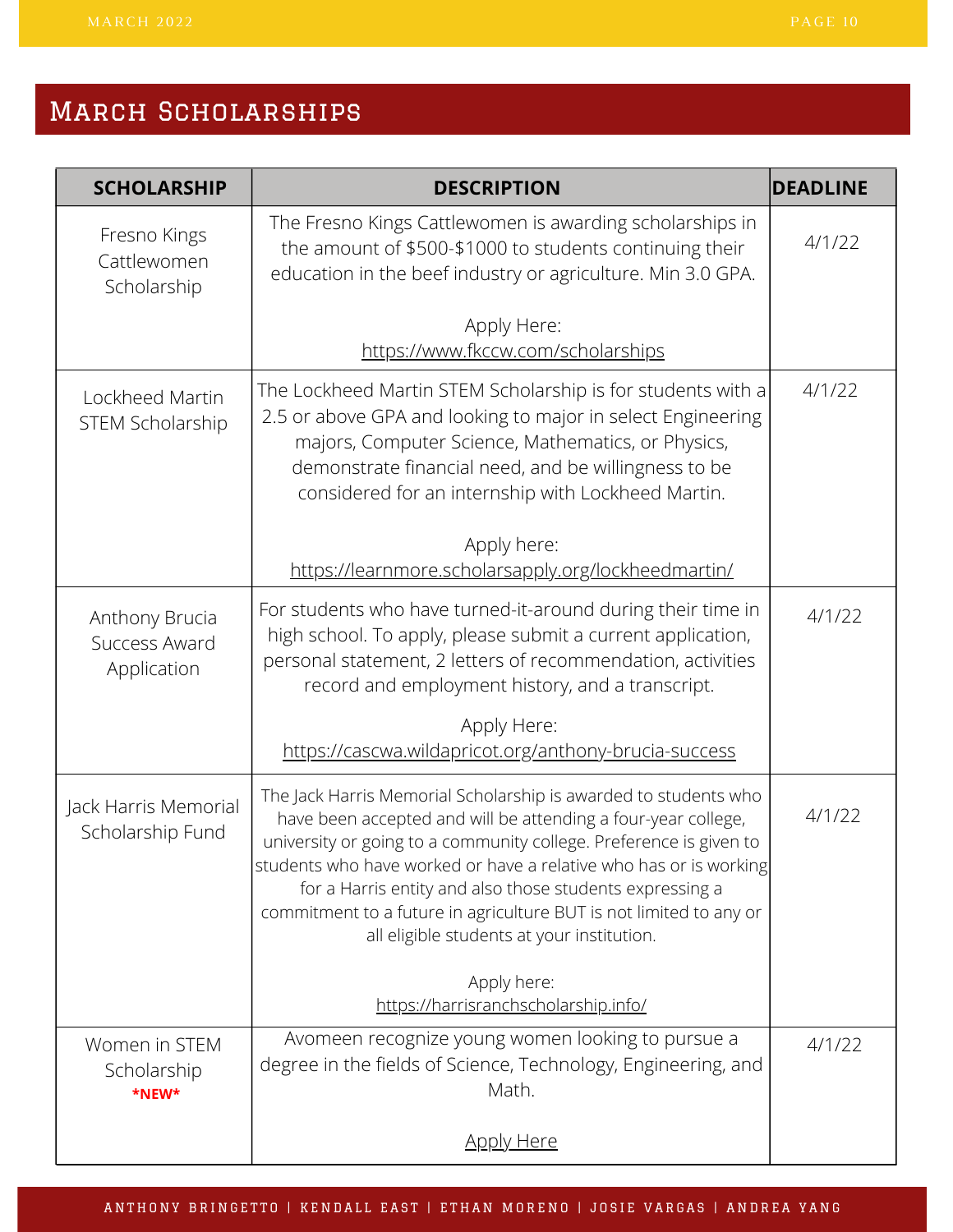| <b>SCHOLARSHIP</b>                                             | <b>DESCRIPTION</b>                                                                                                                                                                                                                                                                                                                                                                                                                             | <b>DEADLINE</b> |
|----------------------------------------------------------------|------------------------------------------------------------------------------------------------------------------------------------------------------------------------------------------------------------------------------------------------------------------------------------------------------------------------------------------------------------------------------------------------------------------------------------------------|-----------------|
| Breaking the Stigma<br>Scholarship                             | For the scholarship, we ask that students write about ways in<br>which we, as a society, can better work to break stigmas<br>surrounding different disabilities. Reflect on challenges you<br>have had to overcome and discuss the ways stigmas about<br>your disability have impacted your life.                                                                                                                                              | 3/31/22         |
|                                                                | Apply here:<br>https://amicuslegalgroup.com/2022-breaking-the-stigma-<br>scholarship/                                                                                                                                                                                                                                                                                                                                                          |                 |
| Kochhar & Co.<br>Chartered<br>Professional                     | For students looking to pursue a career as an accountant. A<br>minimum 2.5 GPA, attendance in college, and participation in<br>an essay question are required in order to apply.                                                                                                                                                                                                                                                               | 3/31/22         |
| Accountant                                                     | Apply here<br>https://kochharandco.ca/application                                                                                                                                                                                                                                                                                                                                                                                              |                 |
| Tzu Chi Scholarship                                            | The Tzu Chi USA Scholarship is a scholarship program funded by<br>Buddhist Tzu Chi Foundation to recognize and provide financial<br>assistance to outstanding college-bound high school graduates<br>and continuing undergraduate students who were prior recipients<br>in selected areas of the United States. Tzu Chi USA Scholars are<br>selected on the basis of their financial need, academic<br>achievement, and community involvement. | 3/31/22         |
|                                                                | Apply here:<br>https://tzuchi.us/scholarships                                                                                                                                                                                                                                                                                                                                                                                                  |                 |
| Old Town Clovis<br>Kiwanis                                     | The scholarships are designed to recognize and support<br>exceptional students graduating from the Clovis Unified<br>School District, including Gateway High School and the Clovis<br>Adult School who have distinguished themselves<br>academically and as leaders in extracurricular activities and<br>services to their communities.<br>Apply Here:<br>https://otckiwanis.org/Scholarships                                                  | 3/31/22         |
| <b>Caltrans District</b><br>6/Central Region<br>Transportation | Available to high school students who want to pursue a<br>career in transportation. \$1000 or \$2000 scholarships are<br>available.                                                                                                                                                                                                                                                                                                            | 3/31/22         |
| Scholarship<br>*NEW*                                           | <u>Apply Here</u>                                                                                                                                                                                                                                                                                                                                                                                                                              |                 |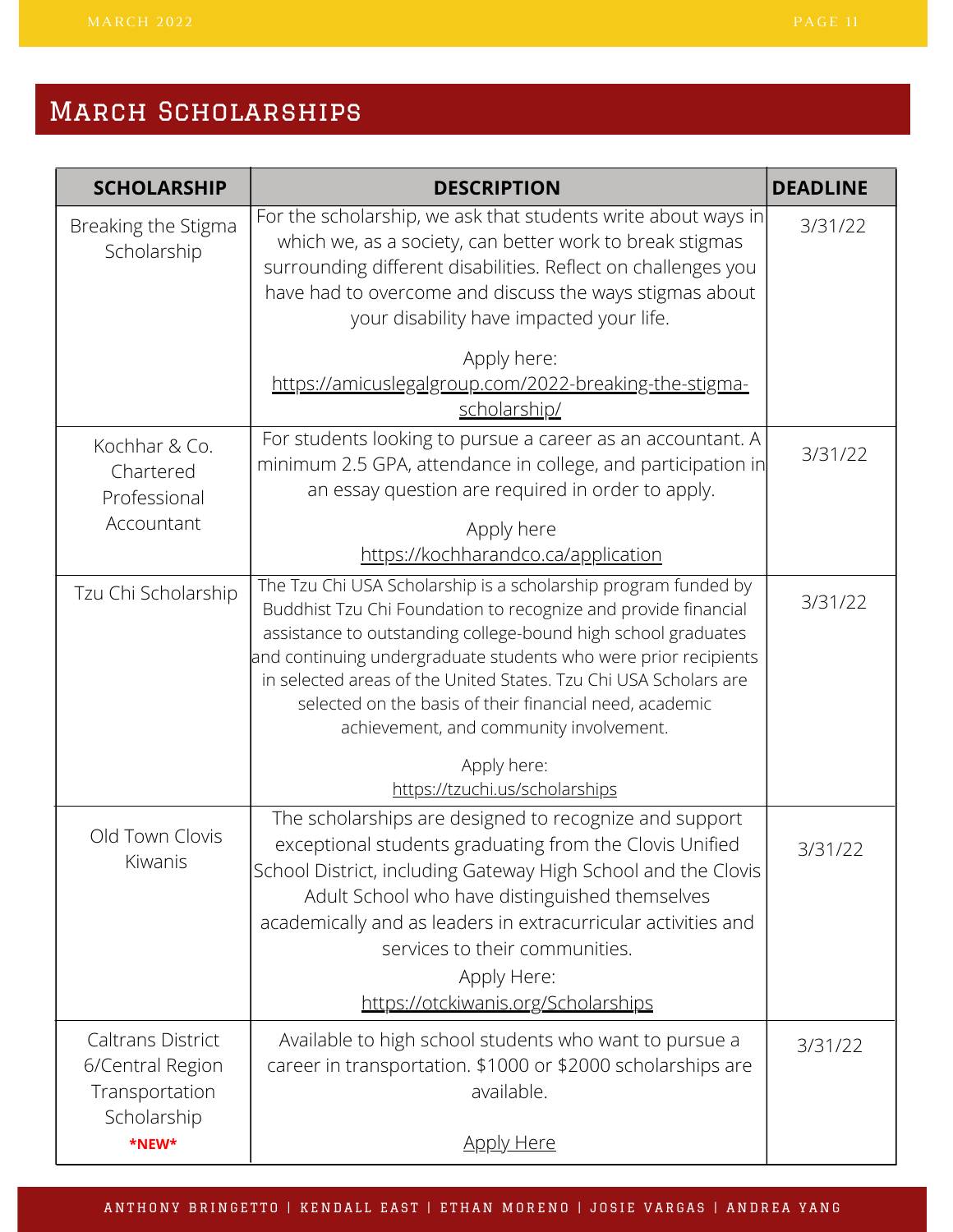| <b>SCHOLARSHIP</b>                                                              | <b>DESCRIPTION</b>                                                                                                                                                                                                                                                                                                          | <b>DEADLINE</b> |
|---------------------------------------------------------------------------------|-----------------------------------------------------------------------------------------------------------------------------------------------------------------------------------------------------------------------------------------------------------------------------------------------------------------------------|-----------------|
| <b>Caltrans District</b><br>6/Central Region<br>Employee Family<br>Scholarships | Available to high school students related to a current, former,<br>or retired Caltrans District 6 employee who will pursue a<br>career in a transportation related field.                                                                                                                                                   | 3/31/22         |
| *NEW*                                                                           | <b>Apply here</b>                                                                                                                                                                                                                                                                                                           |                 |
| The "No Sweat"                                                                  | No income or GPA requirements, and no long essay!                                                                                                                                                                                                                                                                           | 3/31/22         |
| Scholarship                                                                     | Apply here<br>https://www.cirkledin.com/scholarships/                                                                                                                                                                                                                                                                       |                 |
| Flavorful Futures<br>Scholarship<br>*NEW*                                       | To apply for the Flavorful Future Scholarship, must be a<br>graduating seniors with a minimum 2.5 GPA and enrolling in<br>a 2- or 4-year accredited college, university, trade, or<br>vocational school.                                                                                                                    | 3/31/22         |
|                                                                                 | <b>Apply Here</b>                                                                                                                                                                                                                                                                                                           |                 |
| Flavorful Futures -<br><b>GO GREEN</b><br>Scholarship<br>*NEW*                  | To apply for the Flavorful Future Scholarship, must be a<br>graduating seniors with a minimum 2.5 GPA and enrolling in<br>a 2- or 4-year accredited college, university, trade, or<br>vocational school, intend to major in Environmental Studies,<br>and be able to show proof of sustainable initiatives and<br>projects. | 3/31/22         |
|                                                                                 | <b>Apply Here</b>                                                                                                                                                                                                                                                                                                           |                 |
| Ray Jones<br>Scholarship Fund<br>*NEW*                                          | The Ray Jones Scholarship Fund is designed for graduating<br>seniors of California Indian descent, maintaining a minimum<br>2.0 GPA, demonstrate financial need, and seeking enrollment<br>in a 2- or 4- year college, university, trade, or vocational<br>school.                                                          | 3/31/22         |
|                                                                                 | <b>Apply Here</b>                                                                                                                                                                                                                                                                                                           |                 |
| Folds of Honor<br>Scholarship<br>*NEW*                                          | The Folds of Honor Scholarship is for students of military<br>veterans looking to pursue higher education after high<br>school.                                                                                                                                                                                             | 3/31/22         |
|                                                                                 | <u>Apply here</u>                                                                                                                                                                                                                                                                                                           |                 |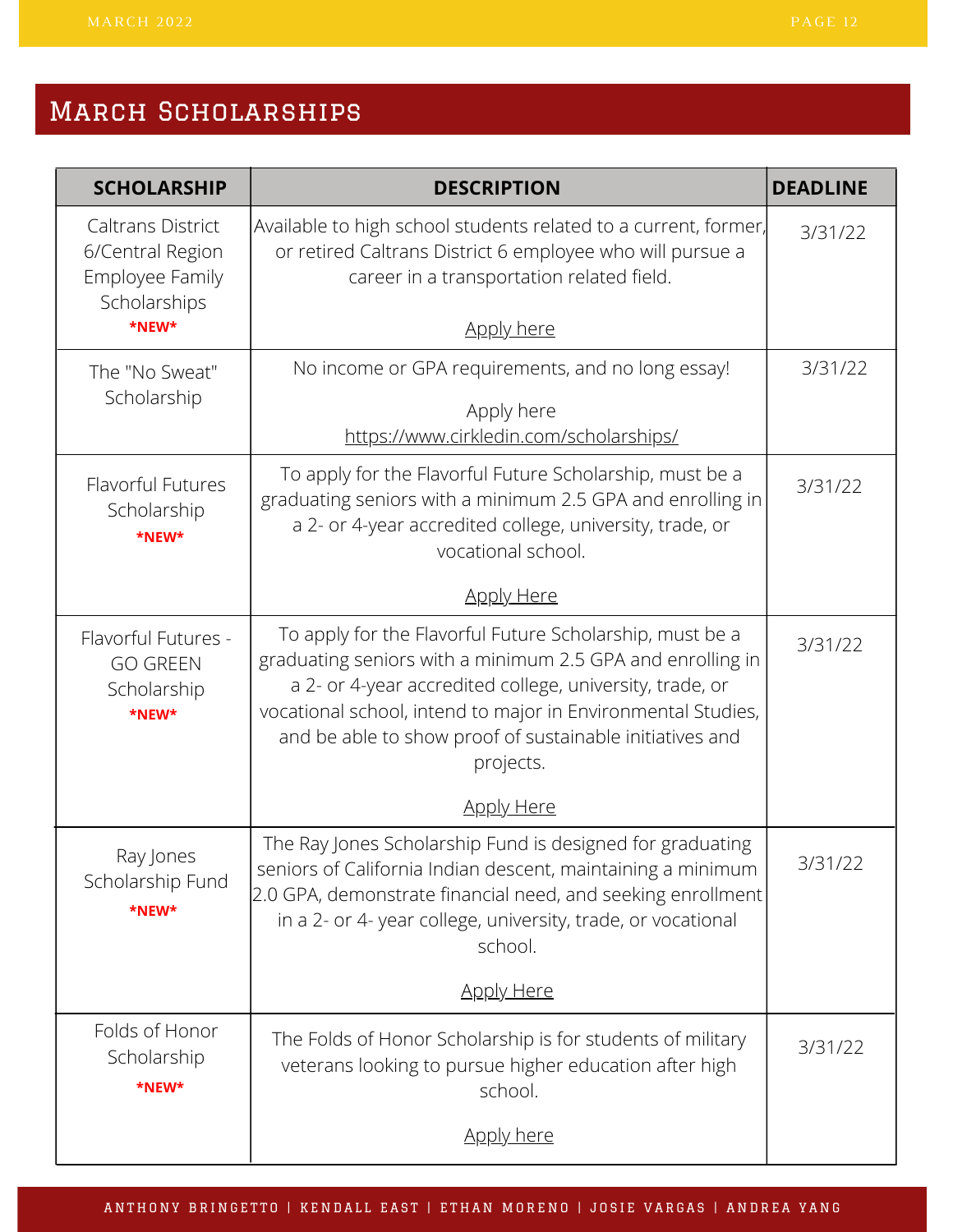## MARCH SCHOLARSHIPS

| <b>SCHOLARSHIP</b>                                             | <b>DESCRIPTION</b>                                                                                                                                                                                                                                                                                                                                                                                         | <b>DEADLINE</b> |
|----------------------------------------------------------------|------------------------------------------------------------------------------------------------------------------------------------------------------------------------------------------------------------------------------------------------------------------------------------------------------------------------------------------------------------------------------------------------------------|-----------------|
| NCCS Beyond the<br>Cure Ambassador<br>Scholarship<br>*NEW*     | This scholarship is designed to provide support for students<br>who received a childhood cancer diagnosis before the age<br>of 18, or a high grade or anaplastic brain tumor. Student<br>must be intending to enroll in a 2- or 4- year college,<br>university, trade, or vocational school for Fall 2022.                                                                                                 | 3/31/22         |
|                                                                | <b>Apply Here</b>                                                                                                                                                                                                                                                                                                                                                                                          |                 |
| CelebrASIAN<br><b>USPAACC</b><br>Scholarship<br>*NEW*          | The USPAACC scholarship is for graduating seniors of East,<br>South, Southeast Asian, or Pacific Island Heritage. Students<br>must intend to enroll full-time at an accredited 2- or 4- year<br>college, university, trade, or vocational school. Minimum 3.3<br>GPA, leadership in extracurricular activities, involvement in<br>community service, and demonstrate financial need.                       | 3/31/22         |
|                                                                | <b>Apply Here</b>                                                                                                                                                                                                                                                                                                                                                                                          |                 |
| <b>MSMU Music</b><br>Scholarship<br>Auditions                  | Earning your bachelor's degree in music at MSMU gives you<br>the opportunity to earn full-tuition scholarships each year,<br>based on your dedication to your art.                                                                                                                                                                                                                                         | 3/26/22         |
|                                                                | <b>Apply Here</b>                                                                                                                                                                                                                                                                                                                                                                                          |                 |
| <b>BMW/SAR</b><br>Engineering<br>Scholarship<br>*NEW*          | The BMW/SAE Engineering scholarship is for graduating<br>seniors planning to to pursue a degree in Engineering or a<br>related science field. Students must have an minimum<br>unweighted GPA of 3.75, show participation in STEM-related<br>extra-curricular activities, clubs, employment, or shadowing<br>as it pertains to the intended engineering major.                                             | 3/21/22         |
|                                                                | <b>Apply Here</b>                                                                                                                                                                                                                                                                                                                                                                                          |                 |
| Association of<br>Mexican American<br>Educators<br>Scholarship | AMAE has been active in encouraging Hispanic students to<br>pursue a college education and to assume roles of<br>leadership in our communities. In the last school year,<br>twenty-one \$1,000 scholarships were awarded to graduating<br>seniors. Applicant must be of Hispanic heritage, complete<br>the AMAE scholarship application, Provide three letters of<br>recommendation and wallet size photo. | 3/18/22         |
|                                                                | <b>Apply Here</b>                                                                                                                                                                                                                                                                                                                                                                                          |                 |